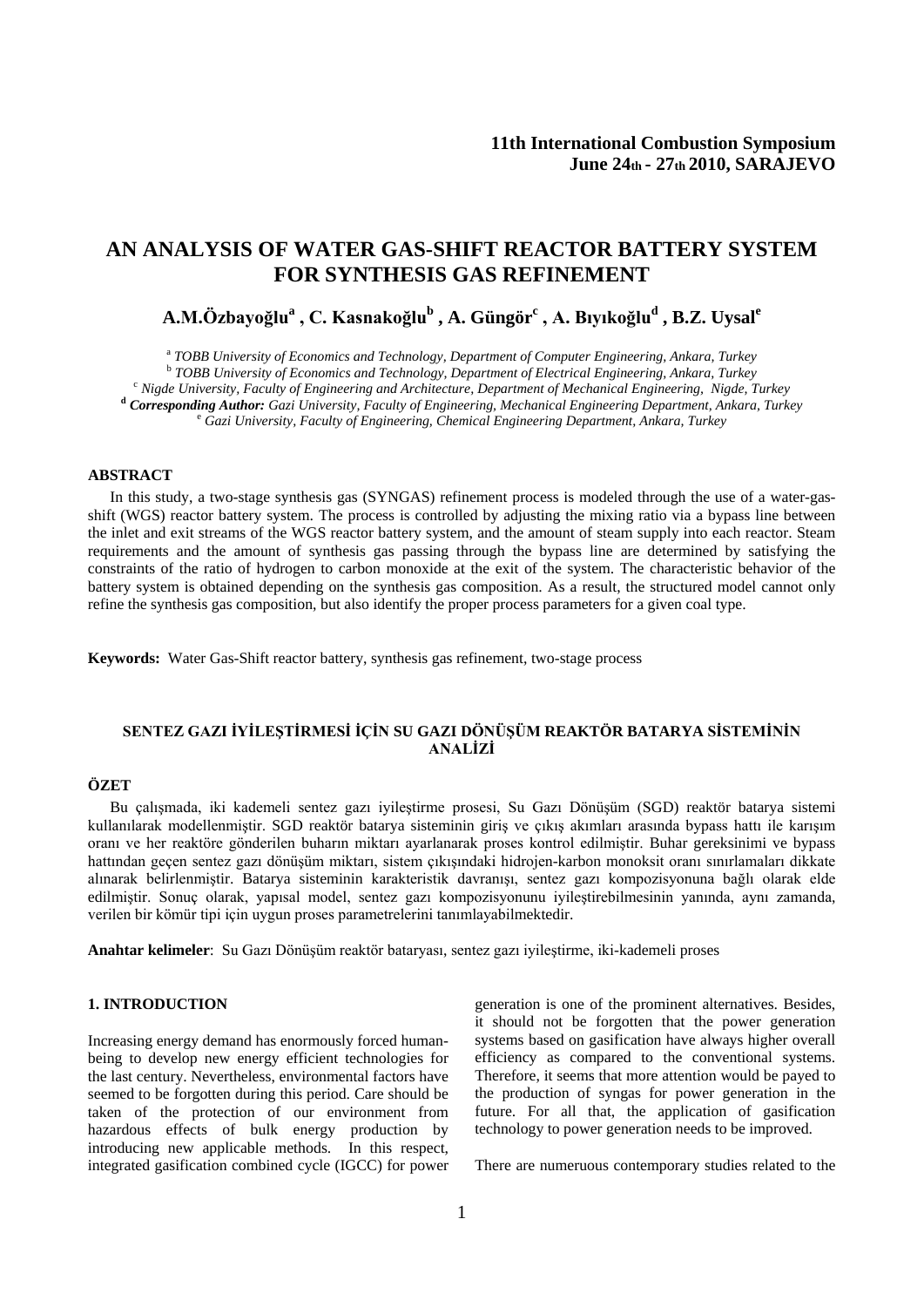syngas production for power generation in the literature. A review of the basic technology of coal gasification, with particular application to the production of syngas for power generation is presented in the study of Casleton et.al. [1]. There are usefull and considerably large amount of references in the study.

This study is focused on the determination of the range of operating conditions for the refinement of syngas from coal aimed to use in power generation. Optimization study is performed for obtaining the most proper process parameters.

#### **2. DESCRIPTION OF THE SYSTEM**

Achieving the best SYNGAS composition for power generation and production of coal chemicals is a challenging problem. There are many parameters effecting the composition of syngas which makes the problem more complex.

A two-stage WGS reactor is used to refine the SYNGAS from gasifier and a bypass line to control the composition of SYNGAS at the exit of cascade reactor as shown in Fig. 1.



Figure 1. Schematic view of cascade WGS reactor system

During the first stage, SYNGAS from the gasifier is fed into the system and mixed with steam at the WGS Reactor 1. The composition of SYNGAS from the gasifier is assumed to be known and given in Table 2. Some portion of the SYNGAS from the gasifier is mixed with the exiting stream via bypass line connecting inlet and exit streams. During the second stage, SYNGAS at the exit of WGS Reactor 1 is mixed with a second stream of steam. SYNGAS at the exit of WGS reactor 2 is mixed with a bypass stream to produce resulting composition. The SYNGAS refinement process can be controlled by adjusting the SYNGAS bypass ratio, f, and the steam to SYNGAS ratios,  $SR<sub>1</sub>$  and  $SR<sub>2</sub>$ .

#### **3. SOLUTION METHODOLOGY**

The variation of the equilibrium constant with temperature for the WGS reaction is given in Table 1. An interpolation routine is implemented in the cascade WGS reactor model to compute the equilibrium constant,  $K_{p,s}$  of the WGS reaction at the intermediate temperatures. The gas compositions from the gasifier model are used as the input conditions to compute the output concentrations of the first shift reactor based on WGS reaction equilibrium,

which are then used as the input conditions to compute the output of the second shift reactor again based on WGS reaction equilibrium. Calculation steps in the cascade WGS reactor model is introduced as flowchart in Figure 2.

Table 1. Variation of equilibrium constant,  $K_{p,s}$  with temperature for the WGS reaction [2]

| Temperature (K) | D.S     |
|-----------------|---------|
| 400             | 4050.00 |
| 600             | 27.00   |
| 800             | 4.04    |
| 1000            | 1.38    |
| 1500            | 0.37    |

According to the flowchart, the model requires SYNGAS composition to be known at the beginning of calculation and after entering the operation parameters such as the steam ratios,  $SR_1$  and  $SR_2$ , reactor temperatures,  $T_1$  and  $T_2$ , and the H<sub>2</sub>/CO ratio to be expected, the model performs calculations for  $SR_1$  and  $SR_2$ . If the calculations converged to a solution, the program save the results to a file and stops. Otherwise perform the following operations; updating the values of  $SR_1$  and  $SR_2$  and giving an initial value to the bypass ratio, the WGS reaction is solved to get a SYNGAS composition. As a final step, the desired  $H<sub>2</sub>/CO$  ratio is checked. If this ratio



Figure 2. Flowchart of cascade WGS reactor model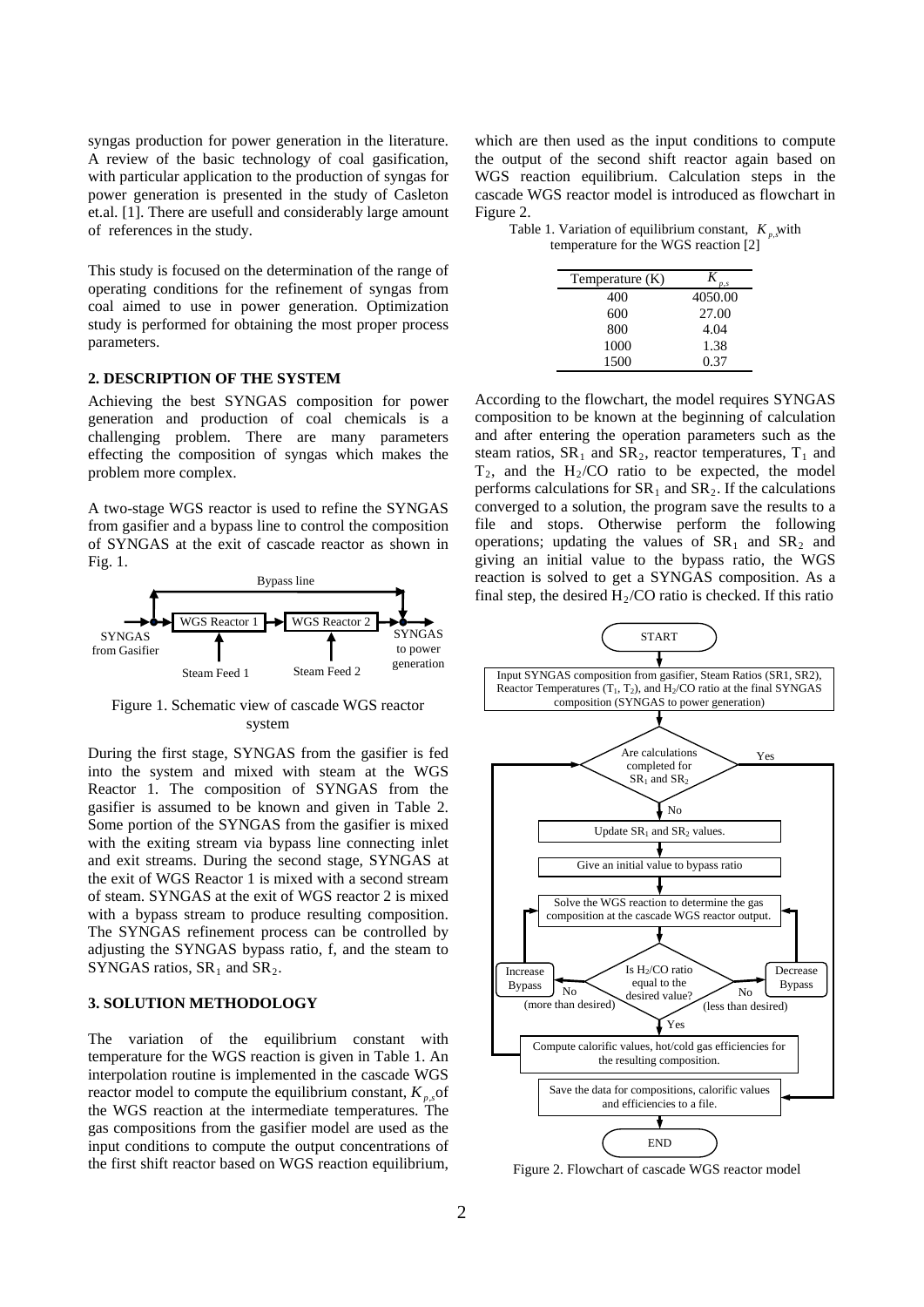satisfies the criteria, the program computes the HHV of the resulting SYNGAS composition, hot and cold gas efficiencies of the system.

#### **4. RESULTS**

There are six parameters effecting the SYNGAS composition; ratios of steam-1 to SYNGAS,  $SR_1$  and steam-2 to SYNGAS,  $SR<sub>2</sub>$ , temperatures of WGSR-1,  $T<sub>1</sub>$ and WGSR-2,  $T_2$ , operating pressure, P and bypass ratio, f.

Fig. 3 shows the effect of operating pressure on SYNGAS composition. As it is seen from the Fig.3,  $H<sub>2</sub>/CO$  ratio increases with operating pressure. On the other hand SYNGAS WGS reactor output composition does not change considerably with operating pressure. Therefore, operating pressure can be chosen as atmospheric pressure in the refinement process.

Fig. 4 shows that the temperature of the first WGS reactor has no effect on the output syngas composition. This is expected because the temperature of the second WGS reactor determines the final equilibrium concentrations of the gases participating in the shift reaction. Since the amount of steam fed to the system and the second reactor's temperature are the same for all cases, the resulting gas composition is the same regardless of the temperature of the first WGS reactor.



Fig. 3. Effect of operating pressure on SYNGAS composition and H<sub>2</sub>/CO (T<sub>1</sub> = 350 °C, T<sub>2</sub> = 200 °C, bypass = 0,  $SR_1 = 0.3$ ,  $SR_2 = 0$ ).

Fig. 5 shows that increasing the temperature of the second WGS reactor reduces the amount of H2, and increases that of CO in the output, since the shift reaction is exothermic. Consequently, the H2/CO is lower at higher temperatures.

Figs. 6 and 7 show the variation of molar ratio of steam-1 to SYNGAS,  $SR_1$  and steam-2 to SYNGAS,  $SR_2$ . It can be observed that it does not make noticeable difference whether the steam is fed into the first or second WGS reactor. It can also be seen that increasing the amount of steam fed increases the amount of H2 produced at first, but reaches a saturation value around  $SR_1 = 0.5$ . Hence this is the optimal value of the steam molar ratio to be used in the process. Increasing  $SR<sub>1</sub>$  further seems to increase the H2/CO ratio but in reality this increase is irrelevant because it is not caused by a significant increase in H2 concentration but instead by the CO concentration approaching zero and hence the  $H<sub>2</sub>/CO$ ratio increasing indefinitely.

Fig. 8 shows the effect of bypass ratio on SYNGAS WGS reactor output composition. As shown from Fig. 8,  $H<sub>2</sub>/CO$  ratio decreases from 7 to 1 when the bypass ratio increases from 10% to 90%. It all depends on the purpose of further use of the SYNGAS.

The bypass ratio can be optimized to achieve a desired SYNGAS composition. We assume that the composition of the SYNGAS from gasifier is known at the beginning



Fig. 4. Effect of the temperature of WGSR-1,  $T_1$  on SYNGAS composition (T<sub>2</sub> = 200°C, bypass = 0,  $SR_1=0.3$ ,  $SR_2=0$ )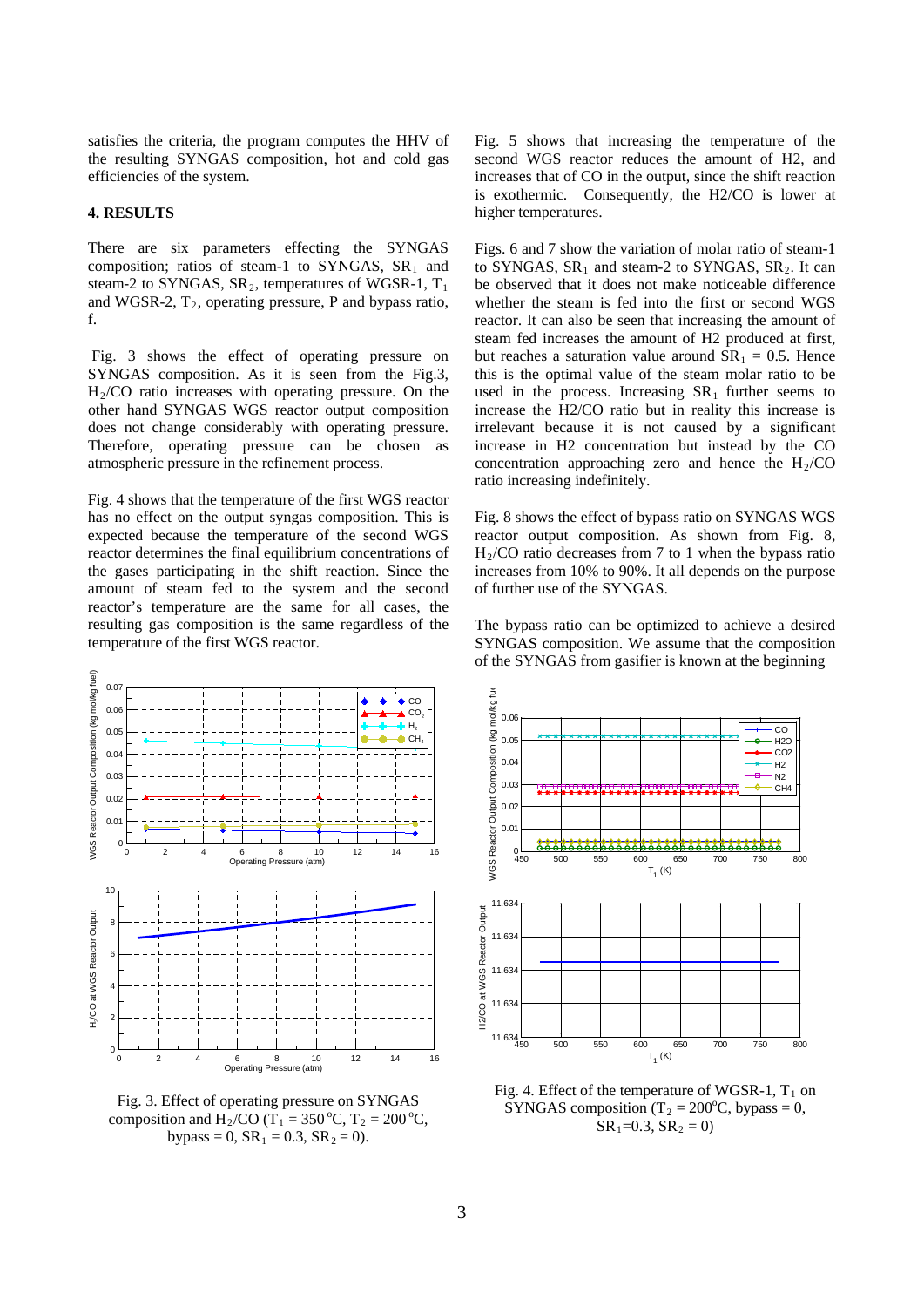

Fig. 5. Effect of the temperature of WGSR-2,  $T_2$  on SYNGAS composition and  $H_2/CO$  ratio (T<sub>1</sub> = 350 °C, bypass = 0,  $SR_1$ =0.3,  $SR_2$  = 0)

of refinement process. Based on the results on the determination of the temperature of WGSR-1 and 2, the temperature of the first reactor is selected as  $350^{\circ}$ C, and that of the second reactor is 200°C. Eleven attempts are performed while varying  $SR<sub>1</sub>$  and  $SR<sub>2</sub>$  from 1 to 0 with increments of 0.1. For each case, the optimal bypass ratio is computed to give a  $H_2/CO$  ratio of 2 at the end of refinement process using the algorithm shown in Figure 2, which turns out to be close to 0.61 for all cases.

The results are tabulated in Table 3, along with the output gas compositions, as well as the hot gas efficiency,  $\eta_h$ and cold gas efficiency,  $\eta_c$  of the product SYNGAS, which are defined as follows:

$$
\eta_c = \frac{HHV_{syngas}}{HHV_{fuel}}\tag{1}
$$

$$
\eta_h = \frac{\left(HHV + \Delta H\right)_{\text{syngas}}}{HHV_{fuel}}\tag{2}
$$

The heating value of the SYNGAS is computed from the sum of heating values of individual combustible constituents, which are  $H_2$ , CO, CO<sub>2</sub>,  $H_2S$  and CH<sub>4</sub>. The data for the heating values and enthalpies of these gases at various temperatures are readily available in many references [2]. For this case the amount of  $H_2S$  and  $CH_4$ are negligible and therefore have not been included in the calculations of heating value. Looking at Table 3 one can observe that the desired  $H_2/CO$  ratio of 2 is achieved for



Fig. 6. Effect of the molar ratio of steam-1 to SYNGAS, SR<sub>1</sub> on SYNGAS composition (T<sub>1</sub> = 350 °C, T<sub>2</sub> = 200 °C, bypass =  $0$ ,  $SR<sub>2</sub> = 0$ )



Fig. 7. Effect of the molar ratio of steam-2 to SYNGAS, SR<sub>1</sub> on SYNGAS composition (T<sub>1</sub> = 350 °C, T<sub>2</sub> = 200 °C, bypass =  $0$ ,  $SR_1 = 0$ )

all cases. In addition, one observes that the results are very close to each for all cases of  $SR_1$  and  $SR_2$ . This suggests that the process is not very sensitive to individual amounts of steam fed to WGS1 and WGS2 reactors, and the important point is the total amount of steam fed. Therefore to simplify our analysis for the case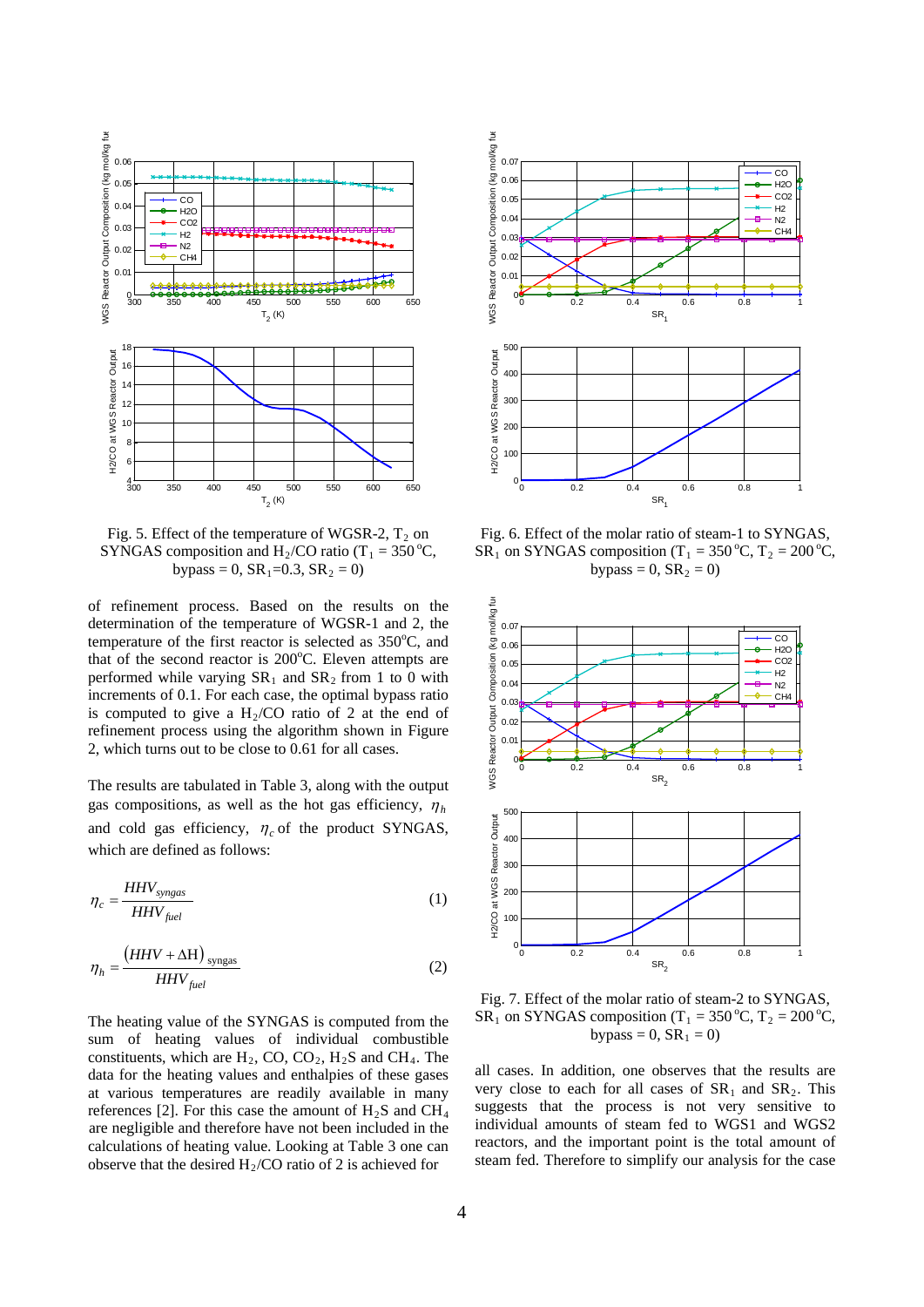to be discussed next, we shall assume that all the steam is fed to the first reactor.



Fig. 8. Effect of bypass ratio on SYNGAS composition and H<sub>2</sub>/CO (T<sub>1</sub> = 350 °C, T<sub>2</sub> = 200 °C, SR<sub>1</sub> = 0.3, SR<sub>2</sub> = 0).

For the next case we determine the minimal amount of steam to be fed to the WGS reactors to achieve  $H_2/CO =$ 2 under different bypass values. We follow the same procedure as described in Figure 2, but the parameter optimized is  $SR<sub>1</sub>$ . The results are tabulated in Table 4. Observing the results in the table one notes that the minimal amount of steam is required when the bypass ratio is zero. This is understandable since the amount of CO going into the WGS reactors is the highest for this case and hence the required amount of  $H_2$  can be produced with less amount of steam. The attempts for bypass ratio higher than 0.65 do not yield a feasible solution and hence are not shown in the table. This is expected since if the bypass ratio is very high, most of the gas is bypassed directly to the output. Thus, very little CO is left in the gas going into the WGS reactors, from which a sufficient amount of  $H_2$  cannot be synthesized to achieve the desired  $H<sub>2</sub>/CO$  ratio of 2.

### **5. CONCLUSION**

It can be concluded from this study that the operating pressure should be atmospheric for the refinement process. There are three important parameters to control the composition of SYNGAS; steam ratios, temperature of the second WGS reactor and bypass ratio.

It is observed that the optimum value of  $H<sub>2</sub>/CO$  in the SYNGAS composition for any combination of parameters depends on the purpose of the final use aimed. Therefore, it is judged in the view of experience that it should be sufficient to take the value of  $H_2/CO$  as 2 in the SYNGAS produced for methanol production as a case study. Then, the amount of SYNGAS is determined depending on the ratio of  $SR<sub>1</sub>$  to  $SR<sub>2</sub>$ . Analyzing the optimization results, it is concluded that the amount of SYNGAS produced should be kept about 0.13 kmol per 1 kg of fuel for any ratio of  $SR_1$  to  $SR_2$  and the value of 2 for  $H<sub>2</sub>/CO$ . As a general conclusion, it can be said that there is only one appropriate value for the amount of SYNGAS produced corresponding to each  $H<sub>2</sub>/CO$  value.

|  |  | Table 2. The composition of SYNGAS from gasifier <sup>*</sup> |  |  |  |  |  |
|--|--|---------------------------------------------------------------|--|--|--|--|--|
|--|--|---------------------------------------------------------------|--|--|--|--|--|

| <b>SYNGAS</b><br><b>Composition</b> | <b>Mass Percentage</b><br>(%) |
|-------------------------------------|-------------------------------|
| $H_2$                               | 28,55                         |
| CO                                  | 33,71                         |
| CO <sub>2</sub>                     | 0,37                          |
| $N_2$                               | 32,28                         |
| H <sub>2</sub> O                    | 0,40                          |
| CH <sub>4</sub>                     | 4,69                          |
| Total                               | 100,00                        |
| $H_2 / CO$                          | 0,846879                      |
| alla.                               |                               |

 $^{\circ}$  A/F = 1, S/F = 0.1, P = 1 atm and T = 1150 K

#### **REFERENCES**

- 1. Casleton, K.H., Breault, R. W., Richards, G. A., 2008,"**System Issues and Tradeoffs Associated with Syngas Production and Combustion**", Combust. Sci. and Tech, Vol. 180, pp. 1013–1052.
- 2. Basu, P., 2006, **Combustion and Gasification in Fluidized Beds**, CRC Press.